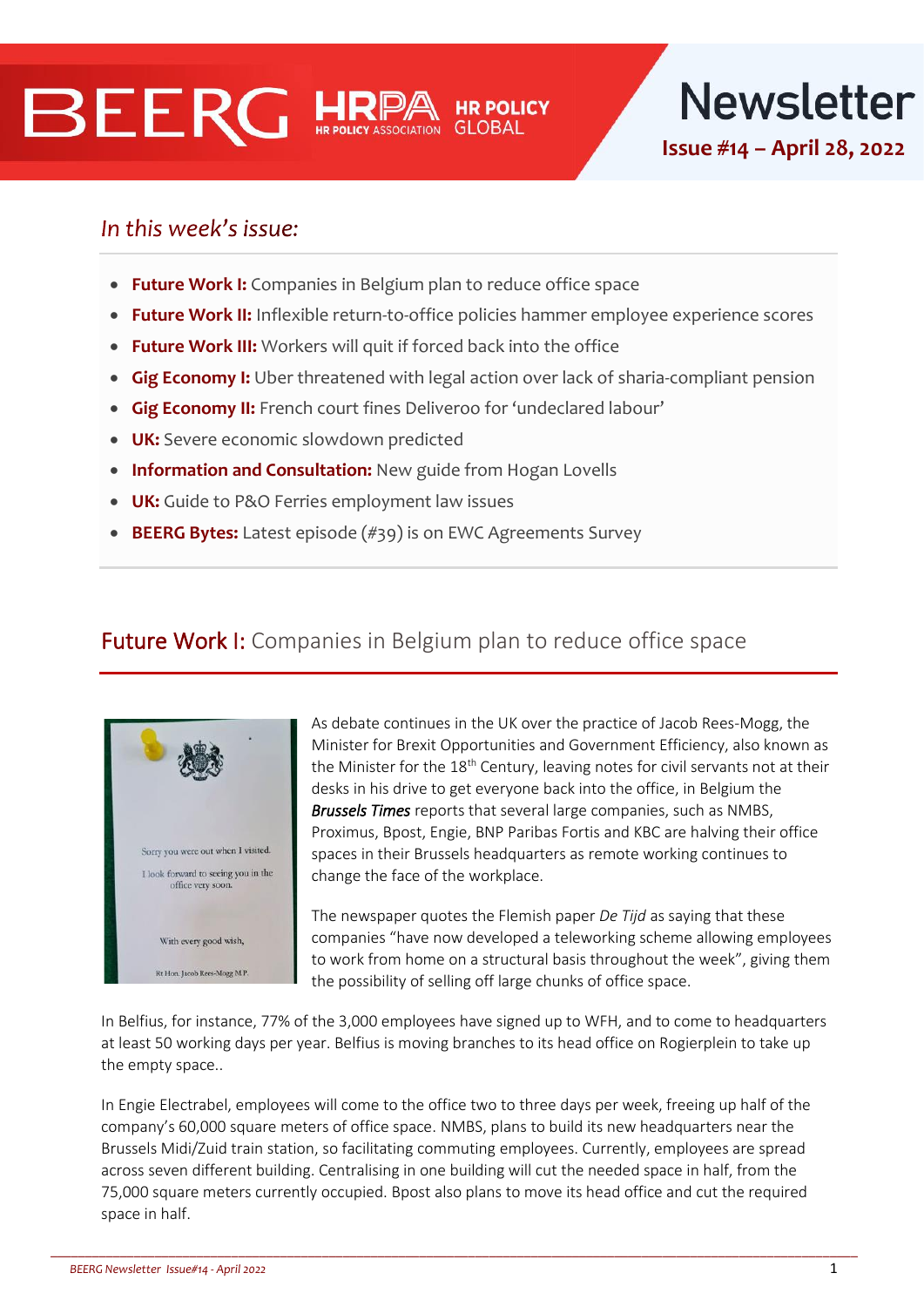

*[Daniel Chasen](https://www.hrpolicy.org/biographies/authors/daniel-chasen/) of HR Policy Association writes:* A recent [Future Forum](https://futureforum.com/wp-content/uploads/2022/04/Future-Forum-Pulse-Report-April-2022.pdf)  [survey](https://futureforum.com/wp-content/uploads/2022/04/Future-Forum-Pulse-Report-April-2022.pdf) suggests non-executives are facing more challenges in the "return-to-office era" than executives, with work-life balance scores 40% worse than their bosses, and rates of working in the office five days per week at 35%, compared to 19% for executives.

Non-executives are reporting more than twice the level of work-related stress and anxiety as executives, according to the survey. In the U.S.,

work-life balance is at an all-time low and work-related stress is at an all-time high since the survey began in June 2020.

"Where" vs. "when": Many companies, the survey reports, have focused on the "where" as opposed to the "when" of work, overlooking schedule flexibility. However, while 79% of knowledge workers say they want location flexibility, 94% indicate wanting schedule flexibility.

Inability to set hours driving attrition and burnout: Knowledge workers who report having little to no ability to set their own hours are 2.6 times as likely to "definitely" look for a new job in the next year, have 2.2 times worse work-related stress and anxiety, 1.7 times worse work-life balance, and are 1.4 times more likely to experience burnout.

The desire for flexibility is highest among underrepresented groups, including women, people of colour, and working mothers. This quarter, 58% of women surveyed reported wanting to work remotely three to five days a week, as opposed to 52% last quarter.

Takeaway: Employee expectations have shifted dramatically in recent months, with the pandemic prompting employees to re-evaluate how work fits into their lives. This development has influenced rethinking by many stakeholders on issues as vital as unionization, employee wellbeing, employee voice, and the use of technology in the workplace—to name a few—in concurrence with employer efforts to attract and retain competitive talent.

**HR Policy Association will discuss these issues with Future Forum Executive Leader and SVP Brian Elliott** and Boston Consulting Group Managing Director and Senior Partner Deborah Lovich at our **[2022](https://www.hrpolicy.org/HRPolicy/media/Meeting/2022/05/2022_CHRO_Summit_Program_M.pdf)  [CHRO Summit](https://www.hrpolicy.org/HRPolicy/media/Meeting/2022/05/2022_CHRO_Summit_Program_M.pdf)**, to be held in Chicago, Illinois May 31-June 2. You can **[find Summit information and](https://hrpolicy.force.com/ltememberportal/s/lt-event?id=a1Y1U000004cNbJUAU)  [registration here.](https://hrpolicy.force.com/ltememberportal/s/lt-event?id=a1Y1U000004cNbJUAU)**

# Future Work III: Workers will quit if forced back into the office



Workers' demands for more flexibility and security, bolstered by the pandemic and a tight job market, will only increase as the global economy reopens and some companies seek to get their workers back into the office, says a report from payroll provider ADP.

The report, "*[People at Work 2022: A Global Workforce View](https://c212.net/c/link/?t=0&l=en&o=3513711-1&h=1988000083&u=https%3A%2F%2Fwww.adpri.org%2Fresearch%2Fpeople-at-work-2022-a-global-workforce-view&a=People+at+Work+2022%3A+A+Global+Workforce+View)*", is based on a poll of 33,000 people around the world. The survey found that two-

thirds of workers would consider looking for a new job if they were unnecessarily forced to return to the office full-time. Workers who think their sector is safe fell to 25% from 36% in a similar survey in 2021. The proportion of those actively looking to change jobs rose from 15% to 23%, with almost a third of them considering starting a job search, compared to 24% in 2021.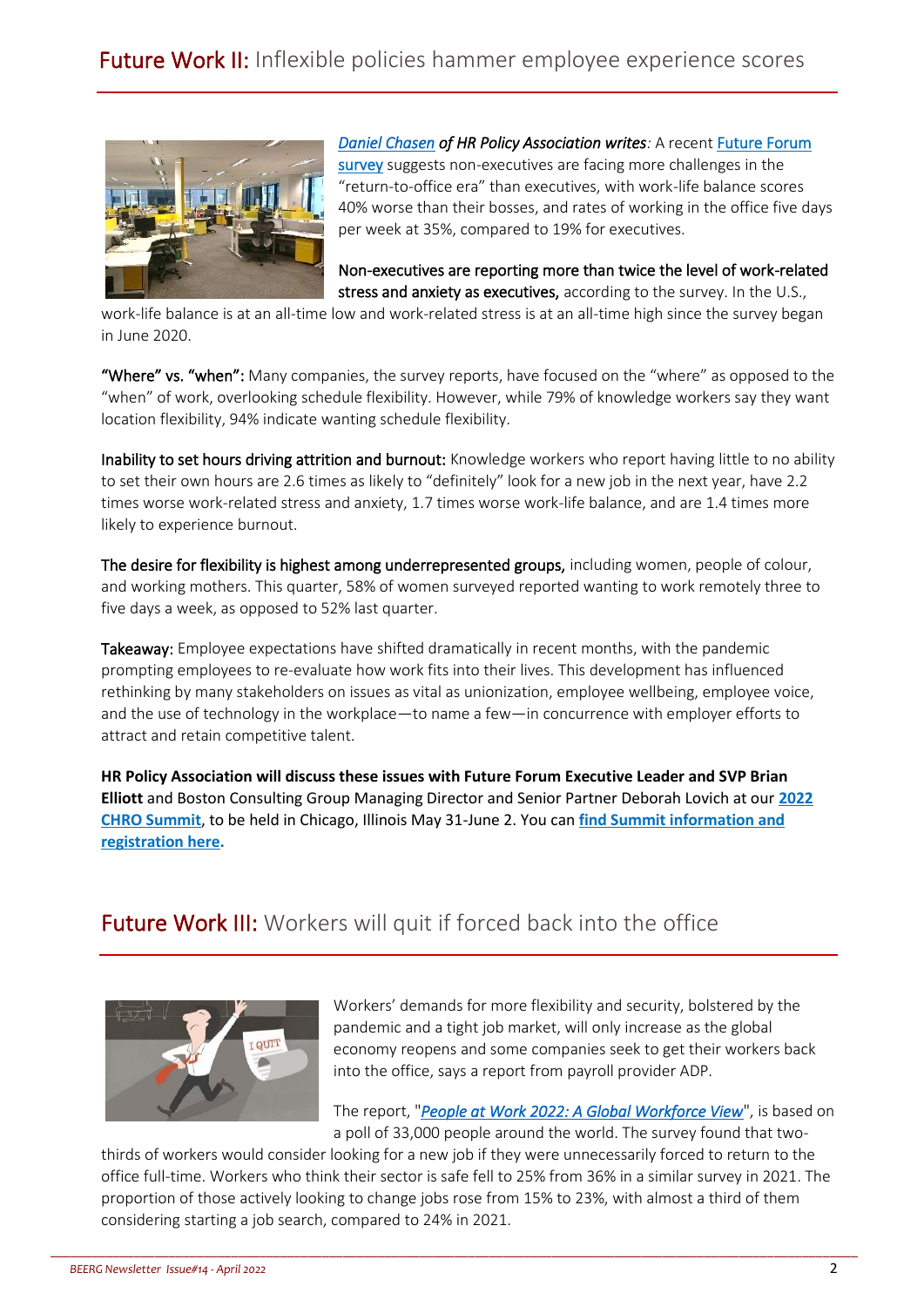Half of workers said they were only partially or not at all satisfied with their current job, and ADP said issues emerging during the pandemic  $-$  around hours and location, unpaid work time and stress  $$ prompted employees to do so to negotiate the terms of their current job or to plan an exit.

*"The pandemic has prompted a shift in priorities, with workers willing to quit the job if employers fail to meet their standards on multiple fronts.'* the study found. "*The pandemic continues. Pandemic-related workplace stress is rising, not falling"* said ADP chief economist Nela Richardson.

## Gig Economy: Uber faces legal action over no sharia-compliant pension



A UK pension provider is to redraw its workforce scheme within months of its launch after lawyers for the App Drivers & Couriers Union (ADCU) threatened legal action over the lack of a sharia-compliant investment option for the ride-hailing app's Muslim-majority workforce.

Unlike most workplace pension plans, NOW Pensions only offers one investment fund - which is not sharia-compliant - to its millions of autoenrolled members. According to the union, as many as three-quarters of

Uber's drivers in the UK are Muslims. It said that "the failure of Uber to provide a sharia-compliant pension option effectively means that the majority will be forced out of participation in the pension scheme and those that do participate are forced to accept a compromise of the tenets of their faith to do so."

Yaseen Aslam, the president of the ADCU, said that while Uber's announcement last year that UK drivers would be automatically enrolled in a pension scheme, into which the company would contribute three per cent of earnings, had been welcomed, "the exclusion of a sharia option effectively makes the pension scheme inaccessible for the vast majority of the workforce," adding that the union had "tried to resolve the matter quietly with Uber, but we have simply been stonewalled. This is another example of how minority groups by default are forced to struggle for the most basic of rights in the gig economy."

He said that the union was "determined to contest this matter through the courts to make sure Uber makes lawful, fair and inclusive pension arrangements."

### Gig Economy: French court fines Deliveroo for 'undeclared labour'



A Paris court has fined British meal delivery group Deliveroo after ruling it was guilty of "undeclared labour" for using freelance riders who should have been classified as employees, depriving the state of millions of euros in payroll taxes.

It was the latest move by European courts to recognise "gig economy"

workers as employees rather than as self-employed, with platforms claiming they are simply go-betweens for clients and independent contractors. The European Union is currently working on legislation to define the status of platform workers.

The court ordered the maximum fine of €375,000 sought by prosecutors and also handed suspended oneyear prison sentences and €30,000 fines to two former French executives at the company. A third executive got a suspended four-month sentence and a €10,000 fine for complicity in the system, and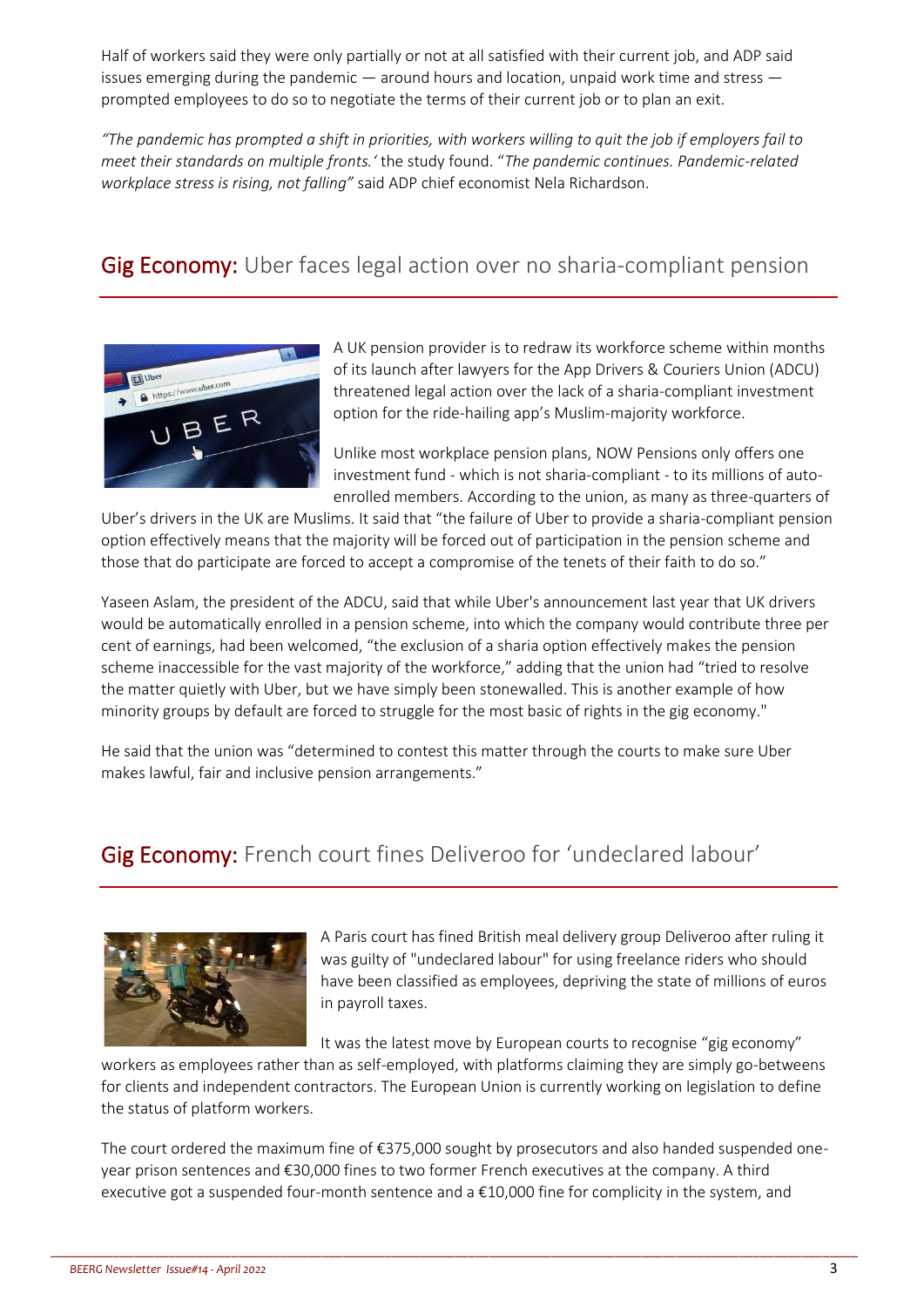Deliveroo was also ordered to pay €50,000 each in damages to five trade unions who joined the case as plaintiffs.

State prosecutor Celine Ducournau said that Deliveroo's way of working was a "fraud" that gave *"all the benefits to the employer… without any of the inconveniences… The question is not to determine if the status of independent contractor is appropriate, but to acknowledge that in this instance, Deliveroo used a fake legal arrangement that did not correspond to the reality of how the delivery riders work,"* the presiding judge said in her ruling.

A Deliveroo spokesman said the company "categorically contested" the decision and said it was considering an appeal. "Our business model offers our deliverers the flexibility they need and which they tell us they appreciate," he said.

### *For another perspective on the case see [here](https://braveneweurope.com/the-offence-of-concealed-work-suspended-prison-sentences-and-maximum-fine-for-deliveroo-france)*

### UK: Severe economic slowdown predicted



Britain faces the slowest growth of all major advanced economies in 2023 as the cost-of-living crisis threatens to choke activity, according to the IMF. The IMF also said the U.K. faces a [worse inflation shock](https://link.mail.bloombergbusiness.com/click/27441157.16333/aHR0cHM6Ly93d3cuYmxvb21iZXJnLmNvbS9uZXdzL2FydGljbGVzLzIwMjItMDQtMTkvdS1rLWZhY2VzLXdvcnN0LWluZmxhdGlvbi1zaG9jay1hbW9uZy1nLTctbmF0aW9ucy1pbWYtd2FybnM_Y21waWQ9QkJCWFQwNDIxMjJfQklaJnV0bV9tZWRpdW09ZW1haWwmdXRtX3NvdXJjZT1uZXdzbGV0dGVyJnV0bV90ZXJtPTIyMDQyMSZ1dG1fY2FtcGFpZ249YnJleGl0/579779eabcb59cc24a8b46d9B555c56d8) than Germany, France, Italy, Canada, Japan and the U.S.

The Institute of Directors said 42% of businesses that trade internationally are exporting less to the EU than they did in the last five years, and 28% are importing less from the bloc. Its survey cited the cost of complying with new customs rules and other administrative burdens as the prime impediments. Emma Rowland, policy adviser at the IOD said: *"U.K. businesses have lost EU clients and experienced a loss in revenue"* adding, *"EU firms have pulled out of the UK market due to increased trade frictions."*

The UK's post-Brexit trade deal with the EU has caused a "steep decline" in the number of trading relationships Britain has with the bloc as red tape at the border curbs the ability of smaller firms to export, new research has found. The **[findings](https://cep.lse.ac.uk/_NEW/PUBLICATIONS/abstract.asp?index=9235)** from the LSE Centre for Economic Performance chime with warnings from business groups that smaller firms have struggled to absorb customs controls, VAT, and regulatory red tape, with many quitting exporting altogether.

### Information and Consultation: New guide from Hogan Lovells



*[Jo Broadbent](https://www.lexology.com/83/author/Jo_Broadbent/) & [Ed Bowyer](https://www.lexology.com/83/author/Ed_Bowyer/) of Hogan Lovells [write:](https://www.engage.hoganlovells.com/knowledgeservices/news/european-information-and-consultation-in-business-sales-comparative-guide)* difficult employment issues can arise during an international business purchase and what is straightforward in one country can prove challenging in another.

Our new cross-border tool provides a quick reference guide to the employee information and consultation requirements that apply in the context of a business sale involving European jurisdictions and the potential implications for a deal's timetable. The guide is colour-coded by reference to the complexity of the requirements in each jurisdiction and the potential consequences of failing to comply. If a deal involves businesses in several different countries, project managers may not be familiar with the implications of local law for the deal as a whole.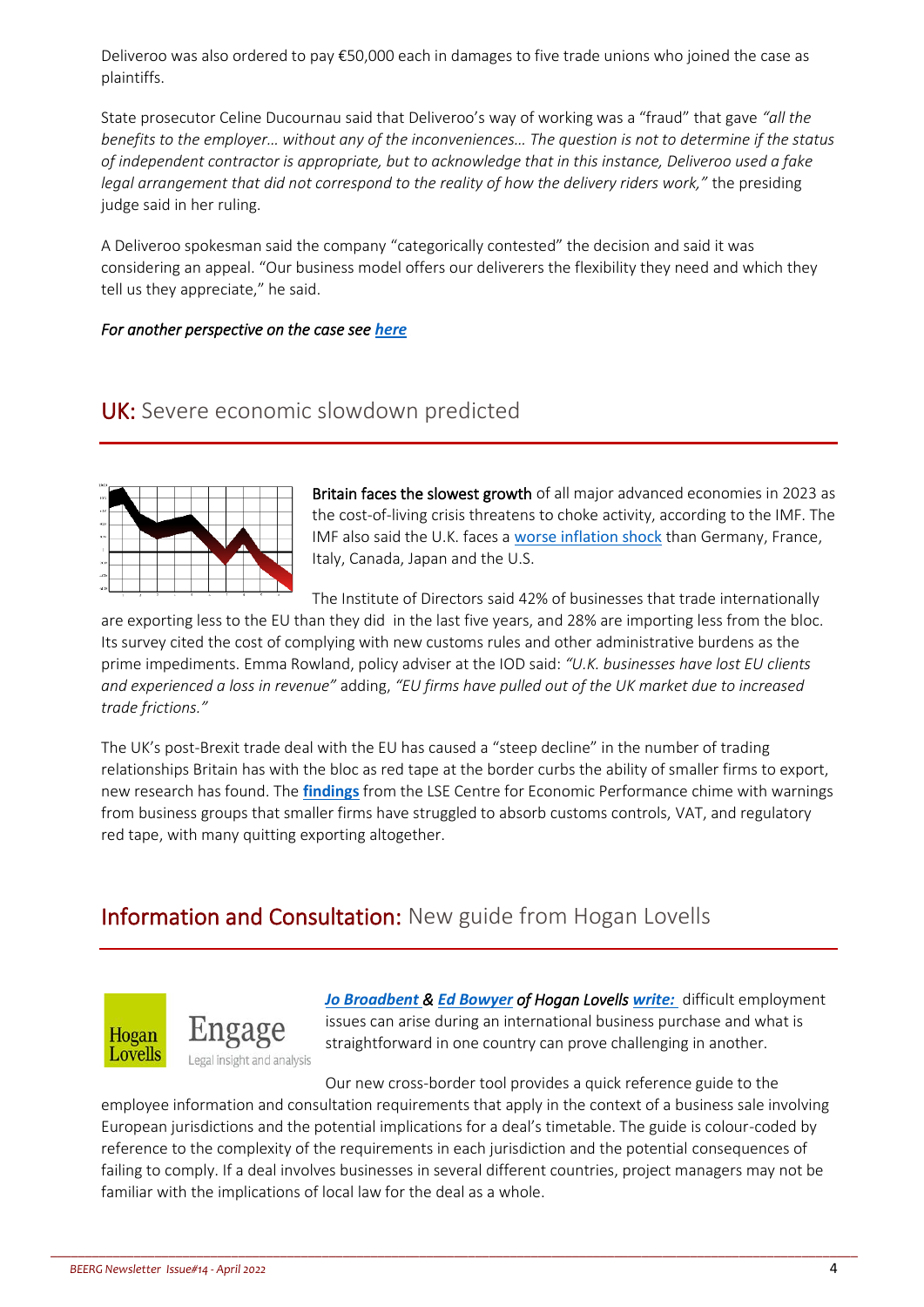Our experience shows that this is particularly the case where deals involve European jurisdictions. Our comparative guide to information and consultation on business sales will guide you through the key issues in asset and share sales, including:

- *How employees transfer to a purchaser;*
- *Employee information and consultation requirements, including whether consultation has to take place before signing or before completion and how to facilitate pre-signing consultation requirements;*
- *Typical timescales for information and consultation; and*
- *The potential consequences of failing to comply with employee consultation requirements.*

*You can [access the employee information and consultation guide here.](http://www.engage.hoganlovells.com/knowledgeservices/business-sales-european-information-and-consultation-requirements)* 

### UK: Guide to P&O Ferries employment law issues



As the dispute over the dismissal of over 800 employees by P&O Ferries and their replacement by low-cost agency workers continues in the UK, the House of Commons Library has produced a useful briefing paper *P&O Ferries: Employment law issues* which covers the law around redundancy, consultation, notifying authorities, minimum wage, TUPE, and fire and rehire, in the context of P&O Ferries. You can find it **[here](https://commonslibrary.parliament.uk/research-briefings/cbp-9529/)**

And if things were not bad enough for the company, which has seen it take a major reputational hit as a result of the dismissal decision, on Tuesday one of its ships The European Causeway, lost power and drifted off the coast of Northern Ireland, prompting a response from local emergency services. According to newspaper reports, after the ship got back to the port, a number of the new crew members asked maritime unions for advice about terminating their contracts.

Darren Procter, of the Rail, Maritime, and Transport union, said Tuesday's incident was down to 'inexperienced crew' as seafarers 'familiar with the ship would have been able to keep it under power'. He also claimed P&O Ferries was holding staff to the end of their contracts and refusing to pay their travel expenses if they leave early

# **BEERG Bytes:** Latest episode (#39) is on EWC Agreements Survey



In the latest **[BEERG Byte #39](https://youtu.be/j3IIv2NIB4Y)** Tom chats with our good friend [Dr Gerlind Wisskirchen,](https://cms.law/en/deu/people/gerlind-wisskirchen) of C/M/S/-HS about a recent study her team conducted on the content of EWC agreements. The survey looked at country of jurisdiction, the number of representatives of EWCs, employee thresholds for EWC seats, budgets for experts, amongst other things. They also discuss the new German

Whistleblowing legislation, and the agenda of the SDP/FDP/Green government.

It is available on [YouTube o](https://youtu.be/j3IIv2NIB4Y)r at: [www.beerg.com/beergbytes](http://www.beerg.com/beergbytes) and also as a Podcast via your favourite [Podcast](https://anchor.fm/beerg) search engine – search for *"BEERG Bytes".* See[: Spotify /](https://open.spotify.com/show/7KdyFigcSJwK674gpmOBVJ) [Google Podcasts](https://podcasts.google.com/feed/aHR0cHM6Ly9hbmNob3IuZm0vcy8zZjE1OTdiNC9wb2RjYXN0L3Jzcw==) / [Apple Podcasts /](https://podcasts.apple.com/ie/podcast/beerg-bytes/id1539666418) [Anchor RSS](https://anchor.fm/s/3f1597b4/podcast/rss) 

\_\_\_\_\_\_\_\_\_\_\_\_\_\_\_\_\_\_\_\_\_\_\_\_\_\_\_\_\_\_\_\_\_\_\_\_\_\_\_\_\_\_\_\_\_\_\_\_\_\_\_\_\_\_\_\_\_\_\_\_\_\_\_\_\_\_\_\_\_\_\_\_\_\_\_\_\_\_\_\_\_\_\_\_\_\_\_\_\_\_\_\_\_\_\_\_\_\_\_\_\_\_\_\_\_\_\_\_\_\_\_\_\_\_\_\_

\_\_\_\_\_\_\_\_\_\_\_\_\_\_\_\_\_\_\_\_\_\_\_\_\_\_\_\_\_\_\_